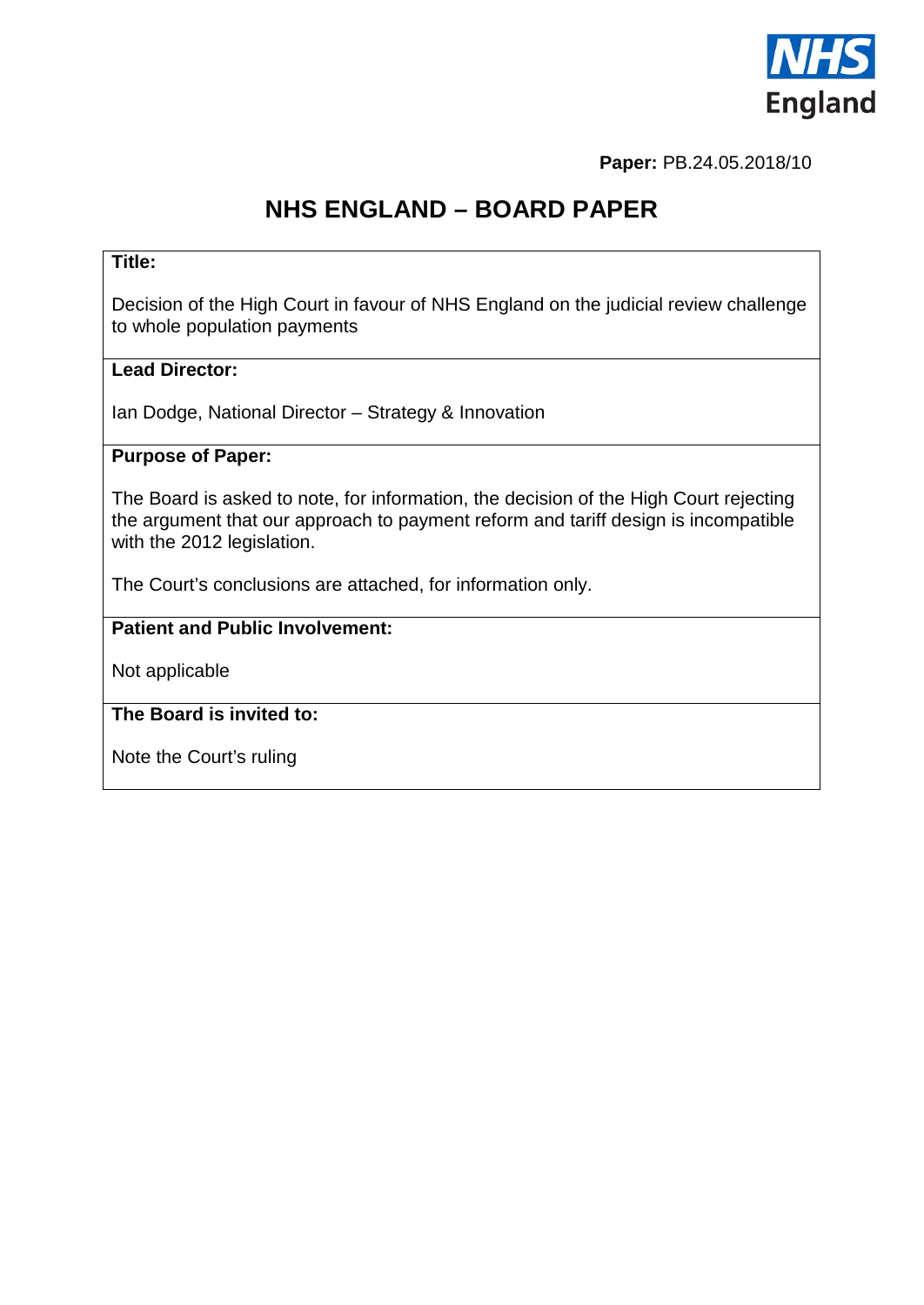Neutral Citation Number: [2018] EWHC 1067 (Admin) **IN THE HIGH COURT OF JUSTICE QUEEN'S BENCH DIVISION ADMINISTRATIVE COURT**

Hearing at Leeds Combined Court Centre, 1, Oxford Row, Leeds LS1 3BG

> Judgment handed down at Manchester Civil Justice Centre 1 Bridge Street West, Manchester M60 9DJ

> > Date: 15/05/2018

**Before**:

#### **THE HON MR JUSTICE KERR**

- - - - - - - - - - - - - - - - - - - - -

**Between :**

**THE QUEEN ON THE APPLICATION OF JENNIFER SHEPHERD (on behalf of 999 CALL NHS) - and -**

**Claimant**

**NATIONAL HEALTH SERVICE COMMISSIONING BOARD**

**Defendant**

**- and –**

#### **(1) NHS CALDERDALE CLINICAL COMMISSIONING GROUP (2) MONITOR**

**Interested Parties**

- - - - - - - - - - - - - - - - - - - - -

**DAVID LOCK QC and LEON GLENISTER** (instructed by **Leigh Day**) for the **Claimant FENELLA MORRIS QC and ROSE GROGAN** (instructed by **DAC Beachcroft LLP**) for the **Defendant FENELLA MORRIS QC and IAIN STEELE** (instructed by **NHS Improvement Legal Team**) for the **Second Interested Party**

The **First Interested Party** did not appear and was not represented

Hearing date: 24th April 2018

- - - - - - - - - - - - - - - - - - - -

## **Judgment**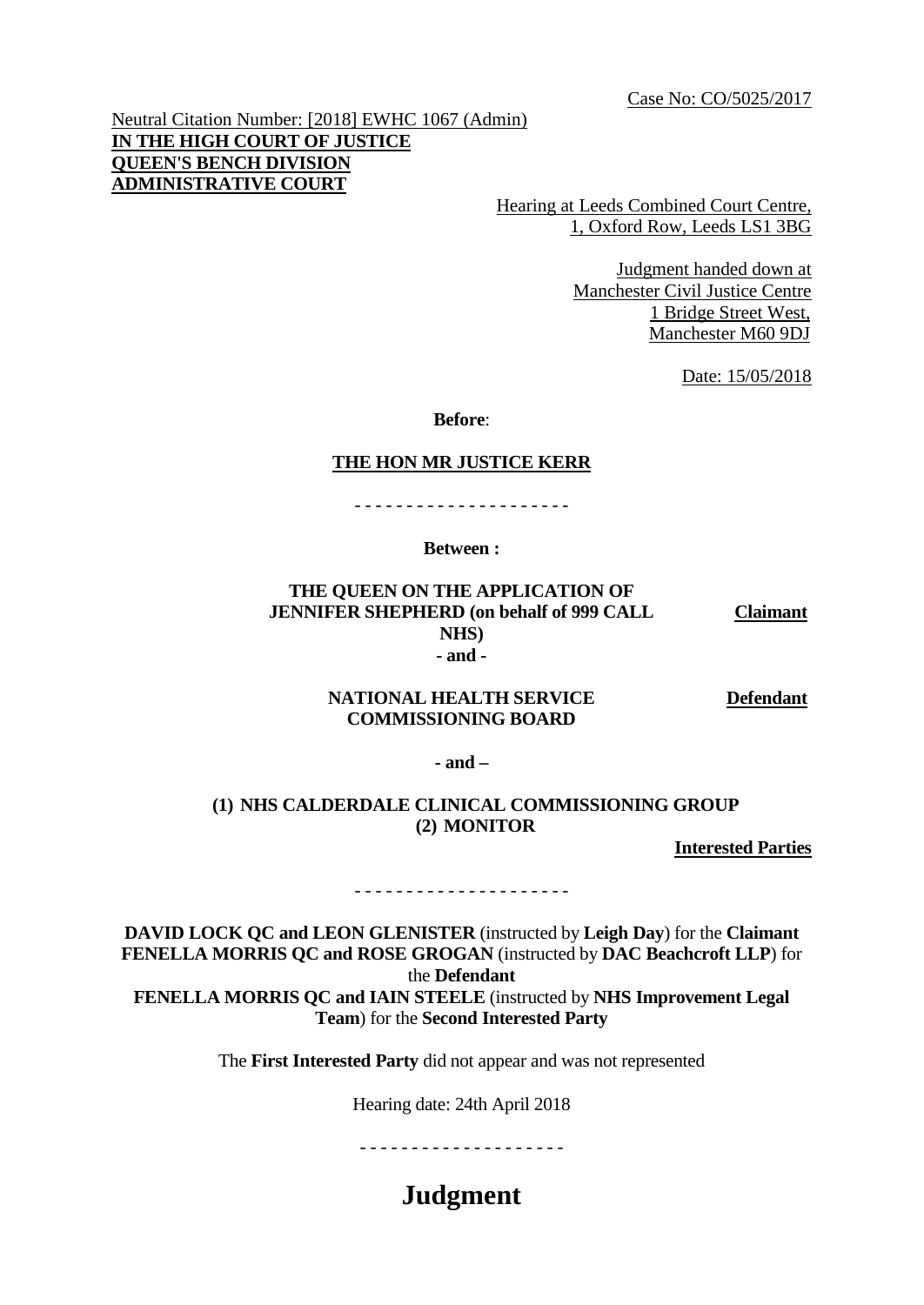#### Reasoning and Conclusions

- 73. I start by reminding myself that the issue I have to decide is one of pure statutory construction. There is no *Padfield* challenge before the court; therefore, I can discount any suggestion that the statutory powers of the Board and Monitor are being misused in a manner intended, without breaching the letter of the law, to promote an ulterior purpose that is contrary to the true purpose of the provisions.
- 74. The use of the WPAP in an ACO contract is therefore, straightforwardly, either unlawful or lawful. If it is capable of operating in a manner that accords with the statutory regime, the claim must fail. But if, conversely, the provisions cannot lawfully accommodate use of the WPAP as a payment mechanism, the court should say so by granting appropriate relief.
- 75. At present, the ACO contract is in draft. There is no doubt that use of the WPAP is intended, subject to further consideration, to form a substantial part of the payment mechanism that will eventually be put in place. That should only happen if use of the WPAP is lawful.
- 76. In considering whether it is lawful or not, I turn first to the question what is meant by a health care service in the statutory provisions. The phrase is split into two parts: "health care" and "service", but they are closely linked. The first expression, health care, refers (see section 150(1) and 64(3) of the 2012 Act) to health care "provided for individuals", whether relating to physical or mental health.
- 77. Section 64(3) adds the further (probably superfluous) words: "a reference in this Part to health care services being read accordingly… ." Taking no chances, the drafter then added section 64(5): "[a] reference to the provision of health care services for the purposes of the NHS is a reference to their provision for those purposes in accordance with that Act [the 2006 Act]."
- 78. What are "services" in this context? They are those which a CCG must arrange under section 3(1) of the 2006 Act to the extent necessary to meet the reasonable requirements of persons for whom it has responsibility: namely, hospital and other accommodation and medical, dental, ophthalmic, nursing and ambulance services; and other "services or facilities" for care of pregnant and breast feeding women and for young children; and such other "services or facilities as are required for the diagnosis and treatment of illness".
- 79. I think "services" also includes discretionary services provided under section 3A(1) of the 2006 Act, namely "such services or facilities as it [the CCG] considers appropriate for the purposes of the health service that relate to securing improvement … in the physical and mental health of the persons for whom it has responsibility …" (section  $3A(1)(a)$ , or "in the prevention, diagnosis and treatment of illness in those persons" (section  $3A(1)(b)$ ).
- 80. Furthermore, although section 3 and 3A both speak of "services or facilities", in these over-articulated provisions section 150(1) of the 2012 Act goes on to state that "'service' includes facility" and that "facilities" has the meaning it bears in section 275 of the 2006 Act which includes provision or use of "premises, goods, materials, vehicles, plant or apparatus".
- 81. Such a rich profusion of superfluous and overlapping definitions is inconsistent with the claimant's narrow conception of a health care service as a simple singular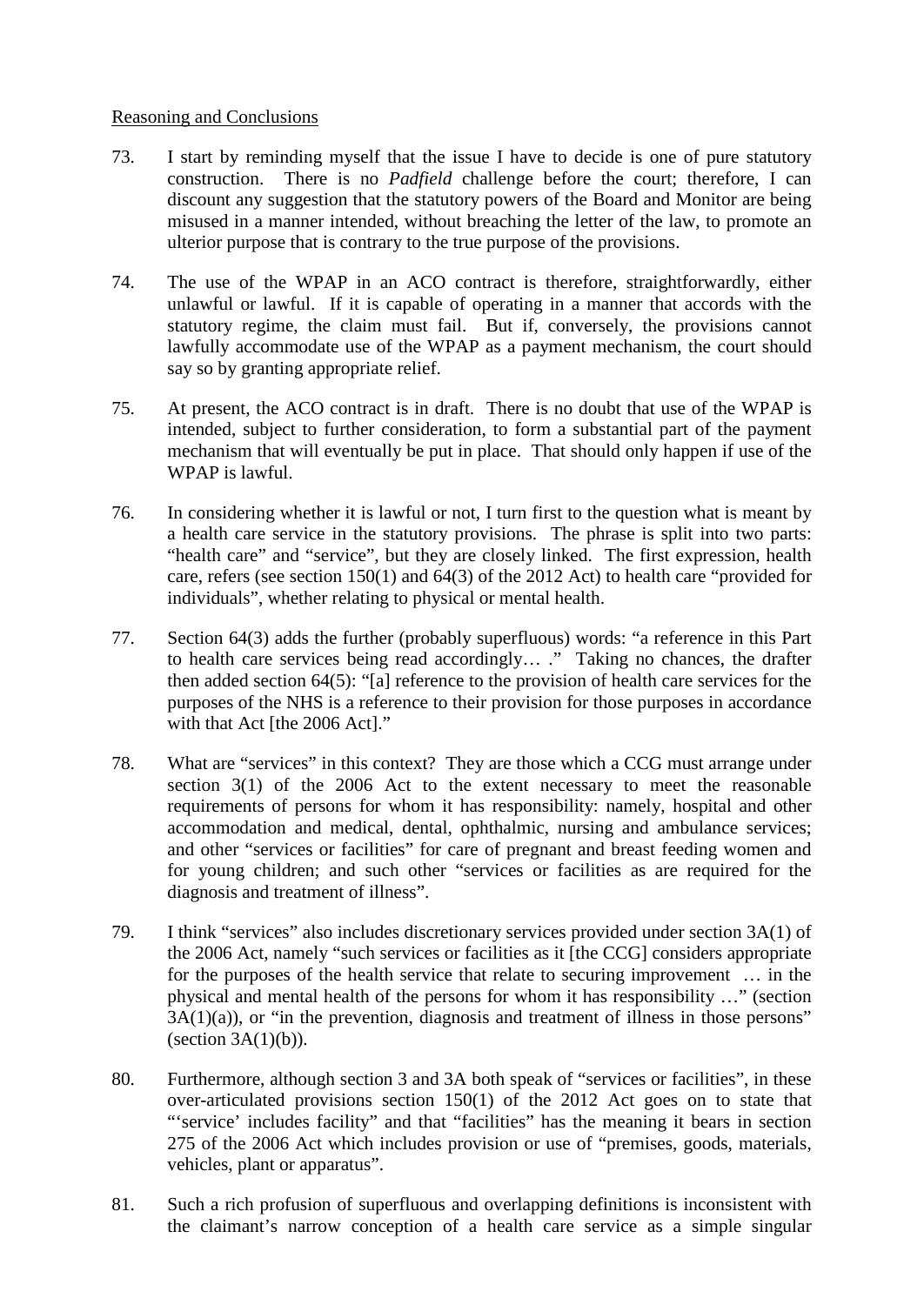treatment episode of one patient. It does not follow that, because the definition of "health care" (section  $150(1)$  and  $64(3)$  of the 2012 Act) refers to health care "provided for individuals", a "health care service" within section 115 can only refer to a service provided to an individual patient.

- 82. By the same reasoning, I accept the submission of Ms Morris that the health care services referred to in section 115(1) and (2) of the 2012 Act include making available resources to enable medical procedures to be performed, such as providing an A&E department or ambulance transport, as well as specific treatments such as a hip replacement or cataract surgery.
- 83. The next point is that health care services can be "bundled" together or kept separate and their shape may be moulded in accordance with the liberal and permissive provisions in the detailed subsections of sections 116 and 117. The following features demonstrate how flexible is the process of delineating and remunerating services:
	- (1) the national price for a service may vary depending on the circumstances in which it is provided or other factors relevant to its provision (section 116(4)(a)).
	- (2) By a bizarre provision (section 116(5)), rules "may specify health care services which are not specified under subsection  $(1)(a)$ ". While the drafting lacks clarity, it cannot mean a service may be specified and not specified at the same time; it could mean that non-specified services may become specified.
	- (3) The same service may be specified in more than one way and rules can determine which specification of the service is to apply in particular situations or circumstances (section 116(6)).
	- (4) Services with the same specification may command different remuneration rates or price variants depending on what type of provider is providing the service (section 116(9) and (10)), e.g. depending on whether the provider is in the public or private sector (section  $116(10)(a)$ ).
	- (5) Services may be specified by reference to their "components" (section  $117(1)(a)$ ) or as a "bundle" that "comprises two or more health care services which together constitute a form of treatment" (section  $117(1)(b)$ ) or as a "service in a group of standardised services" (section 117(1)(c)).
- 84. The next matter that must be considered is how health care services, widely conceived as they are in the statutory provisions, are to be remunerated. Initially, this depends on whether the service in question is "specified" or not. If it is, the governing provision is section 115(1) of the 2012 Act. If it is not, the governing provision is section 115(2).
- 85. I reject the submission of the claimant that the words appearing in both subsections ("the price payable for the provision of that service … is") create an independent statutory duty owed by the CCG to the ACO to pay the amount due. There is no good reason why those words should confer a right on the ACO to sue the CCG for the amount due.
- 86. The chosen mechanism for delivering services is by means of an ACO contract, which may be a particular type of "NHS contract" as provided for in section 9 of the 2006 Act; i.e. it is "an arrangement under which one health service body ('the commissioner') arranges for the provision to it by another health service body ('the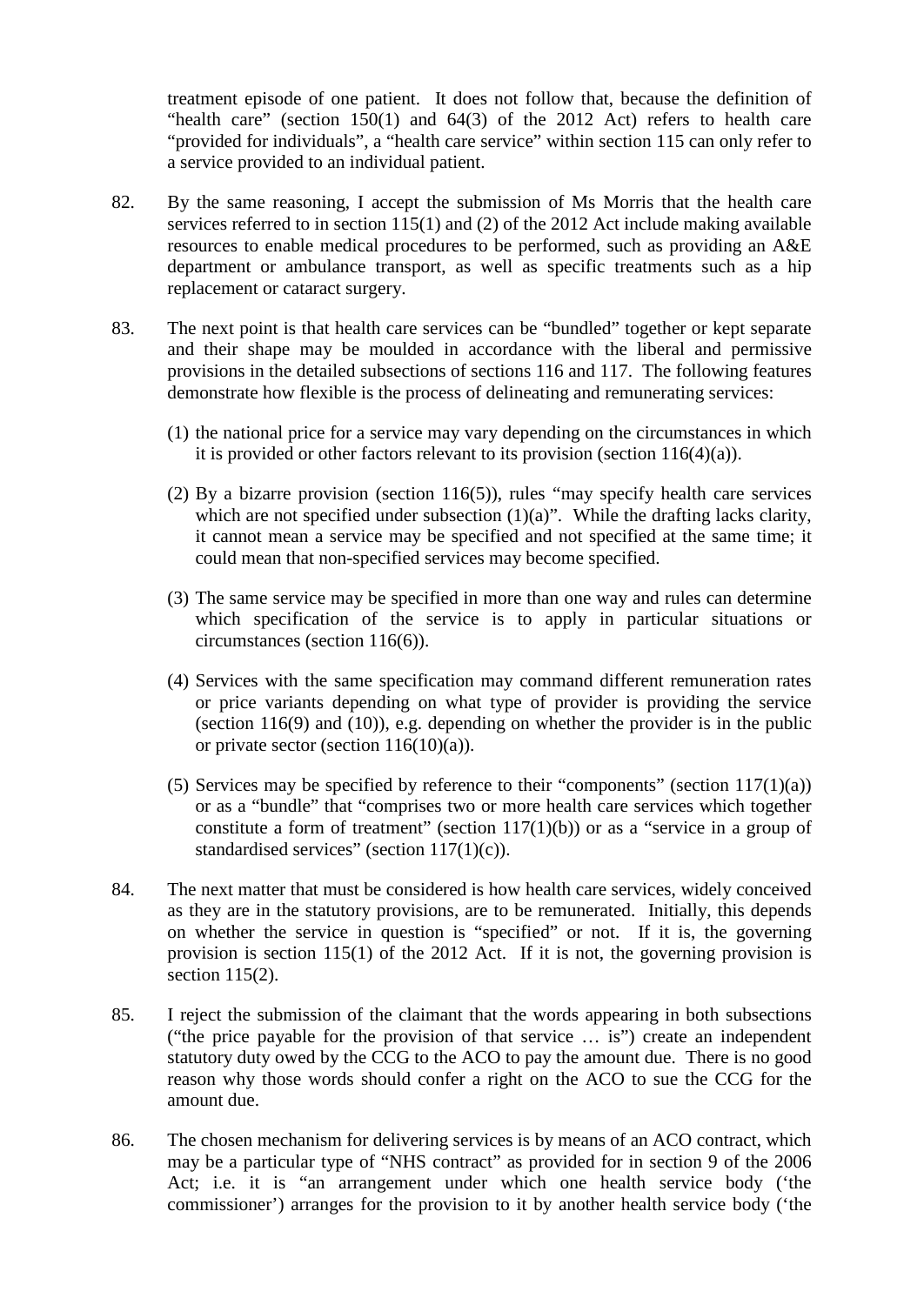provider') of goods or services which it reasonably requires for the purposes of its functions." (section 9(1)).

- 87. These NHS contracts are created pursuant to statute but they are contracts nonetheless and enforced as such. I accept the submission of the Board and Monitor that the source of a CCG's obligation to pay an ACO for a service provided is the ACO contract and not the statutory provisions: the obligation to pay is contractual not statutory.
- 88. I also reject the submission of the claimant that the "tariff" refers merely to the going rate for a particular episode of treatment. Mr Lock referred to the dictionary definition of "tariff" in the Shorter Oxford Dictionary, which refers to "[a] table or scale of fixed charges … as a list of prices …". But it is clear from the statutory scheme that the "national tariff" is much more than that and indeed that the expression "national tariff" is in part a misnomer.
- 89. The national tariff is, first, a published document and as such not a tariff at all. Second, it is an amorphous collection of rules and guidance that may be diffuse and far removed from a rigid list of prices or scale rates. The claimant's characterisation of the national tariff and the charging regime do not do justice to the fiscal complexities and the fluidity of the regime.
- 90. The breadth of "health care services" and the ways in which they may be remunerated, point to a wide and liberal interpretation of the link phrases "in accordance with" and "on the basis of" in section  $115(1)$ ; and of the same phrase, "in accordance with", in section 115(2); which I prefer to the narrow and rigid interpretation advocated by the claimant.
- 91. If the provisions simply required there to be a fixed price per patient treatment episode, I would expect the provisions to state that the price payable is such price as is fixed by the national tariff; and I would expect the national tariff to consist of fixed prices as suggested in the dictionary definition in the Shorter Oxford Dictionary. The reality of the regime and the provisions is otherwise.
- 92. Does use of the WPAP as a method of remunerating health care services offend against the provisions, thus interpreted? In my judgment, it does not. It is true that the WPAP does not enable an observer to determine in advance how much is to be paid for an individual treatment episode and may not enable identification of the amount paid in respect of each service within a bundle of services that are grouped together.
- 93. But I do not think that makes the WPAP unlawful. I accept the submission of Ms Morris that nothing in the statutory provisions prevents remuneration according to an estimate of the capacity of the ACO to provide a service or services (specified or not specified), rather than by fixing a price for the actual provision of that service or those services.
- 94. Thus, by way of example, a CCG might agree to pay a WPAP of £X million to an ACO in respect of the financial year 2020-2021, for providing a raft of services - let us suppose, 20 or 30 bundled up services ranging from hip replacements to MRI scans to A&E provision to ambulance transport to cataract surgery, etc. The services are then provided as required during that financial year.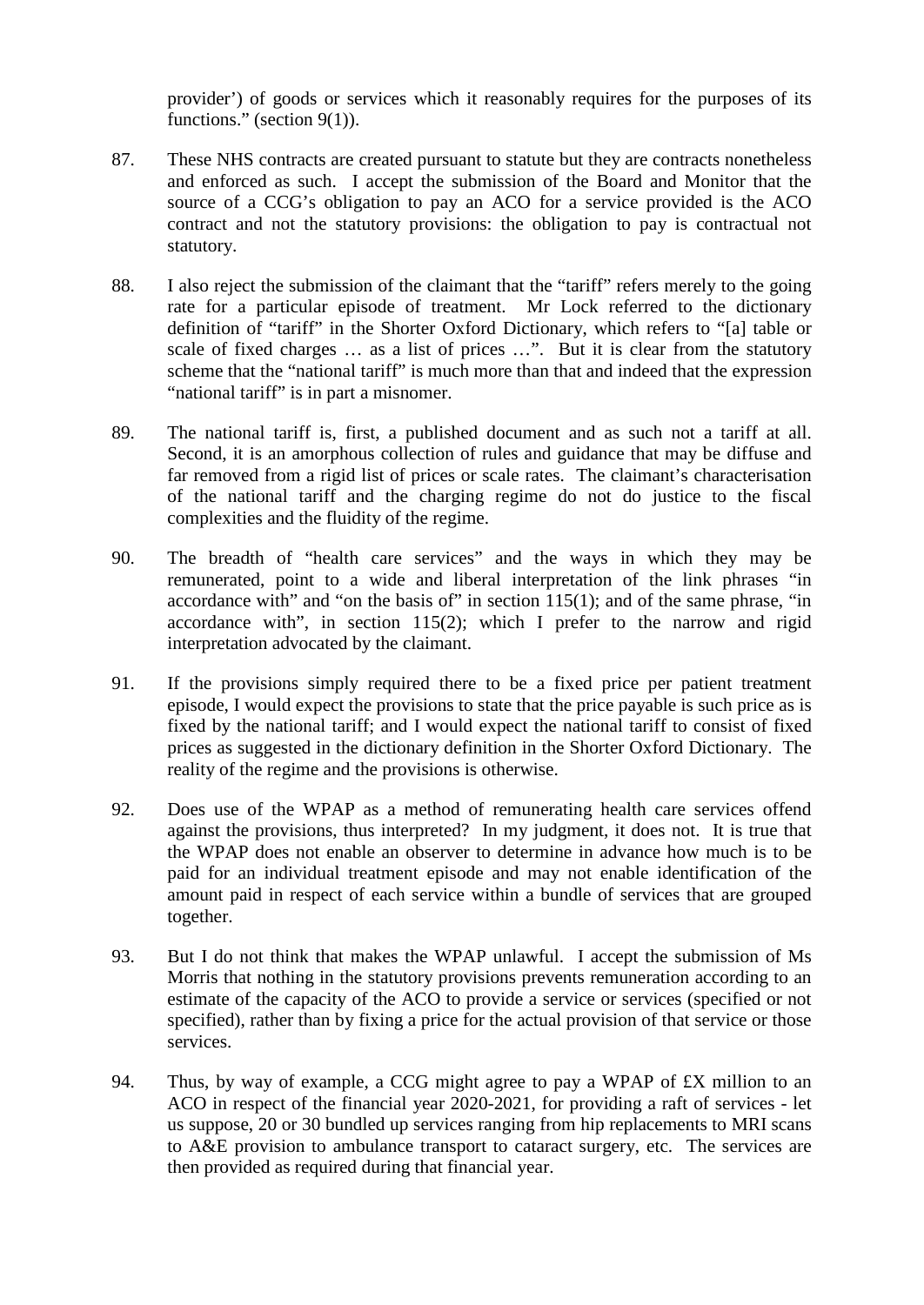- 95. The payment of £X million in return for providing them is the price payable under the ACO contract. That price is calculated by reference to the local population in the ACO's area. Once it is appreciated that section 115 does not require visible prices fixed in advance for each individual treatment episode, it becomes apparent that such an arrangement does not breach section 115.
- 96. Nor do I accept that the WPAP fails to respect the delineation between specified and non-specified services. The services remunerated in accordance with the WPAP in the manner just described, may be specified or unspecified or a mixture of the two.
- 97. I do not accept that the payment systems used when applying the national tariff require differentiation as between payment for primary and secondary care. The claimant says the former are outside the national tariff regime altogether. This is true of many not all primary care services, but that is by virtue of provisions in the current national tariff. There is no statutory exclusion of primary care services from the scope of the national tariff, as explained by the Board and Monitor in their skeleton argument.
- 98. As to variation of prices, it is clear and obvious that a variation under section 116(2) of the 2012 Act is a separate and distinct process from a modification under section 124 of 125. The latter is there to protect providers against unexpected losses if they find themselves unable to provide a contracted service at the price agreed without the provision being "uneconomic". The former is intended for use during ordinary commercial negotiations in normal economic conditions.
- 99. I should add that where section 116(2) is used, there must be a pre-existing pricing regime contained within the national tariff. An ACO contract cannot "vary" a price that has never been specified in the first place. The current draft ACO contract may need adjusting to deal with this possible difficulty. But as long as there is a preexisting pricing regime that can be varied, there is no difficulty in relying on section 116(2) to underpin the variation.
- 100. Finally, the claimant complains that the WPAP imposes budgetary control at the expense of not being "demand led": the ACO does not know how many hip replacements it will have to fund from its fixed budget. This, the claimant argued, encourages the very price competition which the 2012 Act was supposed to banish and which, politicians have said publicly, does not work.
- 101. That is a political objection and is not a matter for the court. There are no doubt advantages and disadvantages to every payment system. The WPAP can be judged in the political arena but this court does not find anything unlawful in its use as the law stands.

### **Disposal**

- 102. The claim therefore fails and is dismissed. Under a costs capping order made by Males J, the claimant's costs liability is capped at £25,000. On 3 April 2018, His Honour Judge Davis-White QC made an order that the claimant pay the costs of an unsuccessful application for directions including transfer of the case to London to be heard with another case pending there.
- 103. HHJ Davis-White QC did not vary the costs capping order, nor mention it in his written reasons. It seems to me that the making of that order does not prevent the